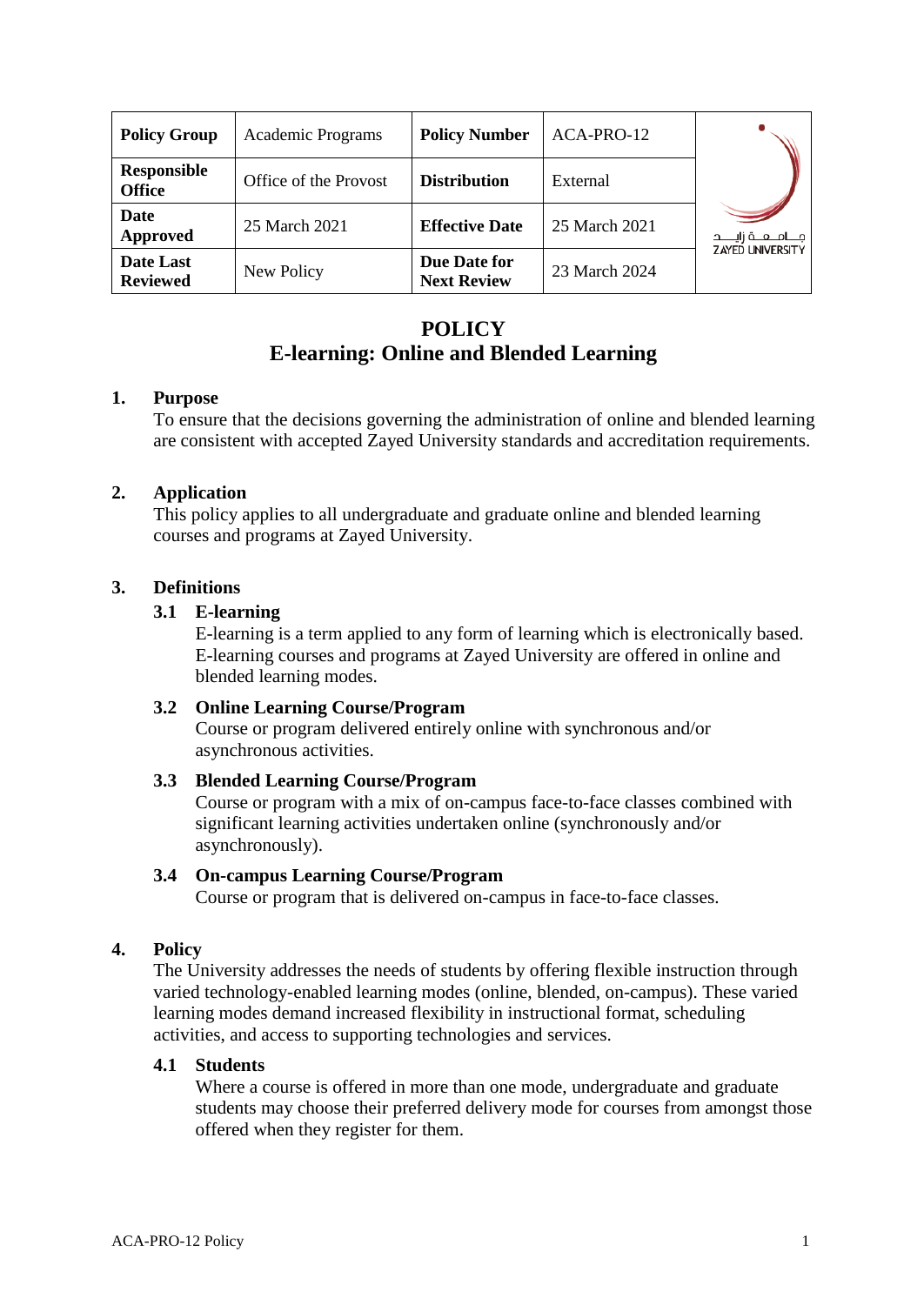# **4.2 Courses and Programs**

- 4.2.1 All credit-bearing courses have the same requirements regardless of learning mode. Courses must have the same learning outcomes, syllabus, regular and systematic assessments and opportunities for students to interact with the faculty member(s) teaching the course.
- 4.2.2 The Dean or their designee proposes the courses and programs to be taught in blended or online modes after considering student demand, resources for course development and faculty availability.
- 4.2.3 Changing the learning mode of a course from on-campus to online or blended is a curriculum change that must be approved as a non-substantive course change.
- 4.2.4 Changing the learning mode of a program to online or blended where 50% or more of student credit hours would be taken in online or blended mode is a curriculum change that must be approved as a substantive program change.
- 4.2.5 Programs and courses are held in accordance with the dates published in the University Academic Calendar.

# **4.3 Faculty**

- 4.3.1 Full-time and part-time faculty teaching in online or blended programs must meet the same credentialing requirements in relation to their qualifications, training and experience as faculty teaching in on-campus programs at Zayed University.
- 4.3.2 Programs and courses primarily delivered in online or blended modes must have core faculty and support staff who are full-time employees of Zayed University.
- 4.3.3 Decisions concerning online or blended learning curricula and program oversight involve faculty who are qualified academically to teach the subject and are proficient with e-learning pedagogy.
- 4.3.4 The University ensures that faculty are provided with support in instructional design.
- 4.3.5 Faculty teaching online and blended courses are expected to maintain the same standard of engagement with teaching and student support as faculty teaching in on-campus programs at Zayed University.
- 4.3.6 Faculty members' workload is adjusted appropriately to account for time spent developing and delivering e-learning course or program materials, and in online interaction with students.
- 4.3.7 Faculty are required to undertake professional development for digital learning, focused on advances in online or blended learning pedagogy and technology.
- 4.3.8 All faculty (on-campus or off-campus) involved in an online or blended course or program will be involved in its ongoing development and evaluation.

# **4.4 Supporting Resources**

4.4.1 The supporting units in the University that are responsible for delivering campus-based support to students and faculty (e.g. IT, Library, Student Affairs) are responsible for providing comparable services to students attending online or blended programs or courses.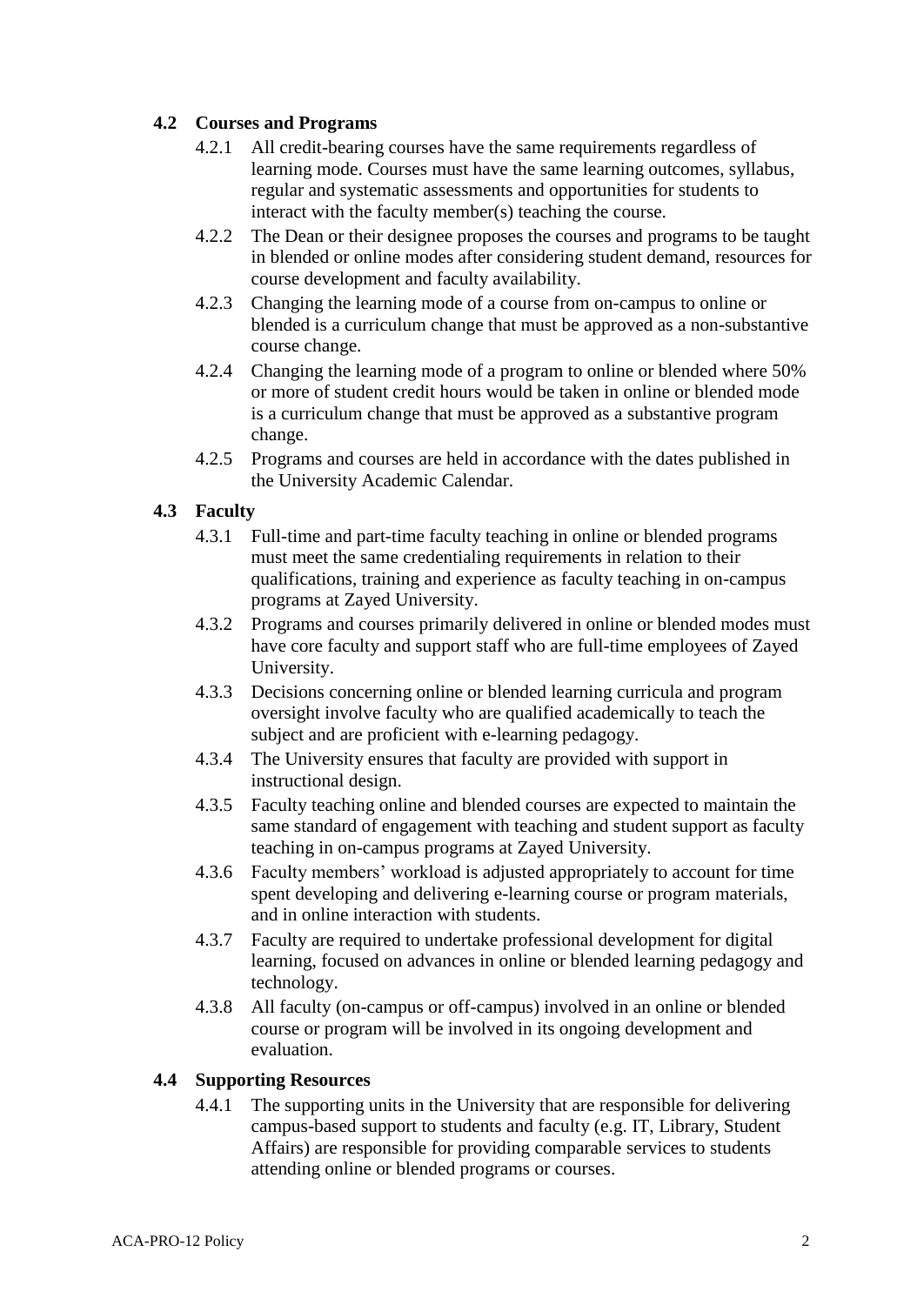- 4.4.2 The University maintains a digital learning environment, consisting of a learning or course management platform, related communications tools (e.g., for e-mail, videoconferences or blogs), and support resources/services (e.g., electronic library resources).
- 4.4.3 The University provides training to faculty, staff and students involved with digital learning programs and courses in the operation of the digital learning environment.
- 4.4.4 The University provides sufficient technical support to students and faculty to ensure the effective delivery of e-learning programs and courses.
- 4.4.5 The University ensures that all online and blended learning students have consistent access to the digital learning environment, and to library and other learning resources accessible through it.

## **4.5 Learning Environment**

The University conducts periodic evaluation of the digital learning environment and makes enhancements as required.

## **4.6 Budgeting**

The University specifies in its annual budget the financial arrangements relating to online and blended programs and courses.

#### **4.7 Accessibility**

The University is committed to supporting Students of Determination to acquire the same information independently, engage in the same interactions, and enjoy the same benefits and services within the same timeframe as other students regardless of delivery mode.

### **4.8 Emergency Remote Learning**

- 4.8.1 When on-campus or blended program(s) or course(s) were planned to be offered on campus, but due to some emergency (e.g. pandemic or natural disaster) need to be taught remotely, emergency remote learning mode may be enacted.
- 4.8.2 The on-campus schedule for faculty and students is primarily maintained, and synchronous and asynchronous online technology is used to facilitate the remote teaching. Changes introduced must be reflected in the esyllabus.
- 4.8.3 The authority for making the decision to offer program(s) or course(s) in emergency remote learning mode lies with the Vice-President on the advice of the Provost.

### **4.9 E-learning Manual**

The university will develop and maintain an e-Learning Manual, which will include the following:

- a) an organization chart illustrating the responsibility for e-learning programs and courses;
- b) a statement of faculty roles and responsibilities in the development and implementation of e-learning programs and courses;
- c) processes relating to the continuous development of e-learning materials for the institution, including overall project management, instructional design, content creation, design of assessments, etc.;